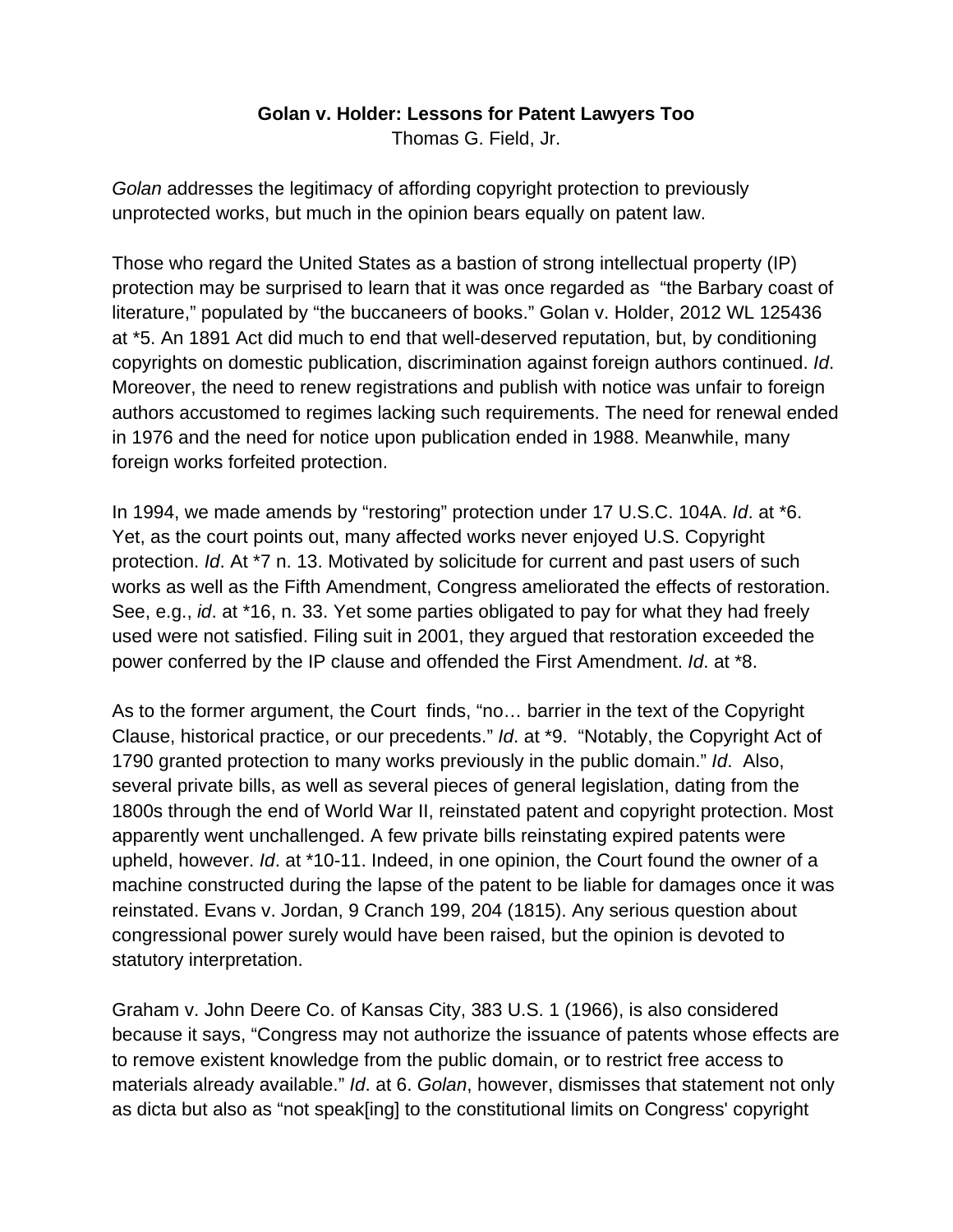and patent authority." *Id*. at \*11.

The *Golan* majority also dismisses Kewanee Oil Co. v. Bicron Corp., 416 U.S. 470, 479–484, (1974), and another case cited at \*31 in Justice Breyer's dissent, saying, "Neither decision remotely ascribed constitutional significance to a work's public domain status." *Id*. at \*15.

The preamble to the IP Clause sets progress as its goal. But *Golan* holds, "The creation of at least one new work, however, is not the sole way Congress may promote knowledge and learning." *Id*. at \*12. It also points out that Eldred v. Ashcroft, 537 U.S. 186, 222 (2003), rejects a nearly identical argument. *Id*.

Having noted, "Perhaps counterintuitively for the contemporary reader, Congress' copyright authority is tied to the progress of science; its patent authority, to the progress of the useful arts," the Court narrows its focus. *Id*. "Even were we writing on a clean slate, [n]othing in the text of the Copyright Clause confines the "Progress of Science" exclusively to "incentives for creation." *Id*. Applying the rational basis test, the Court concludes that enacting § 104A, "Congress had reason to believe, would expand the foreign markets available to U.S. authors and invigorate protection against piracy of U.S. works abroad," *Id*.

*Golan* then turning to the First Amendment finds, "nothing in the historical record, congressional practice, or our own jurisprudence warrants exceptional First Amendment solicitude for copyrighted works that were once in the public domain" — at least when it is "not faced, for example, with copyright protection that hinges on the author's viewpoint." *Id*. at \*15.

Although little of the First Amendment analysis bears on patent law, one portion of the opinion warrants attention. According to petitioners, it says, § 104A "impermissibly revoked their right to exploit foreign works that "belonged to them" once the works were in the public domain." *Id*. The majority, however, is unconvinced: "Rights typically vest at the outset of copyright protection…. Once the term of protection ends, the works do not revest in any rightholder. Instead, the works simply lapse into the public domain. Anyone has free access to the public domain, but no one… acquires ownership rights in the once-protected works." *Id*. at 16 (citations omitted).

The majority then goes on to note, pointedly it seems, that § 104A merely "places foreign works in the position they would have occupied if the current regime had been in effect when those works were created and first published. [It] gives them nothing more than the benefit of their labors during whatever time remains before the normal copyright term expires." *Id*. at 17. Indeed, the *Golan* majority chides the dissent for